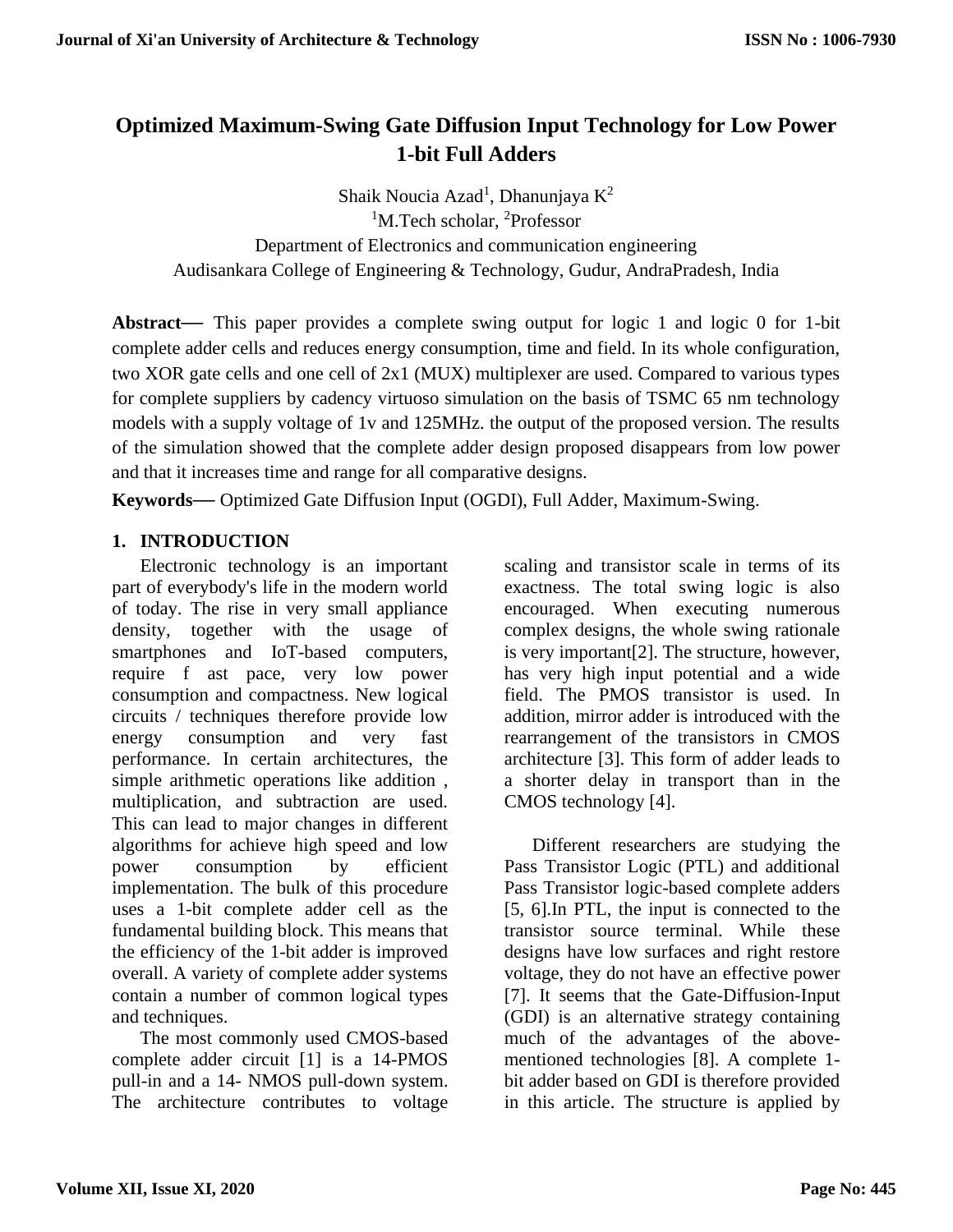means of Tanner EDA. The schemas and the architecture are executed and the output parameters are derived by means of a comprehensive post-Layout simulation. The optimized effects are eventually compared with the static CMOS template applied.

Recently, quick advancement in multimedia and digital technologies is very important for the transmission of real-time signals such as audio signal processing, image and video processing. Many technologies, like processors and digital signaling, including filtering and conversion need some form of addition, like multiplication, multiplication and aggregation, and subtraction.

In all these units, the one-bit complete adder cell is the key block [1]. Due to the need for low power consumption in handheld devices like note book and cell phones. Specific considerations in the VLSI architecture are power consumption, limited area of electricity and high speed [2].

The goal of this work was to develop a complete 1-bit adder circuit using full-swing OGDI to decrease power, delay and area, in addition to full-swing outputs. There were several techniques to design in the VLSI circuit, minimizing the power and area.

## **1.1 INTRODUCTION TO GDI TECHNIQUE**

The most critical characteristics for the design of digital circuits are the high performance and restricted field for a digital circuit designer in these days, as well as the minimum power usage in the digital circuit. GDI is a technology that can use digital circuits with limited power interruption. There are one nMOS and one pMOS GDI cells. As with GDI, the sources of the transistor and the respective substrate terminals are irrelevant to supply and can be predicated by chance. The terminals are three: G (shortened gate feedback from nMOS and pMOS). P (pMOS data), and N

(nMOS input source). D (a drain terminal with nMOS and pMOS shortened) output [3], 4. Drain terminal. The basic cell of GDI will be shown in fig 2.

## **Draw Backs of GDI:**

- 1. Output voltage decrease degradation.
- 2. Excessive energy consumption.
- 3. NMOS and pMOS are linked to VDD and GND constantly each of them.
- 4. In standard CMOS process, GDI faces difficulties in manufacturing.

### **1.2 Modified Gate Diffusion Input (MGDI)**

The newest technique in minimum power architecture (MGDI) is the Updated Gate Diffusion Input (MGDI). This method is ideal for fast low voltage circuits with fewer transistors, thereby raising the logical level swing and static power features and making it possible to use small cell library for easy top-down architecture.

The Mod- GDI cell is attached to a high-constant voltage (number pMOS) or vdd (except the PM OS node), input terminals like GDI cell-G (input for drain / source pMOS), P (input to drain / source nMOS), N (input to drain / source nMOS).

The bulk of the NMOS transistor is wired to GND at low constant voltage. For current CMOS production cycles, Mod-GDI cell is suitable [5]. This design of Mod-GDI cells decreases both the sub-threshold and the gate leakage significantly as opposed to the static CMOS switch. The benefits of GDI cells are resolved by MGDI. With the technology scaling, i.e. the linearized 'Y' body coefficient in the lower equation, the influence of the source body voltage on transistor threshold voltage is unnecessary. G, P, N, SP and SN value will continue to be fixed to VDD and GND on a permanent basis.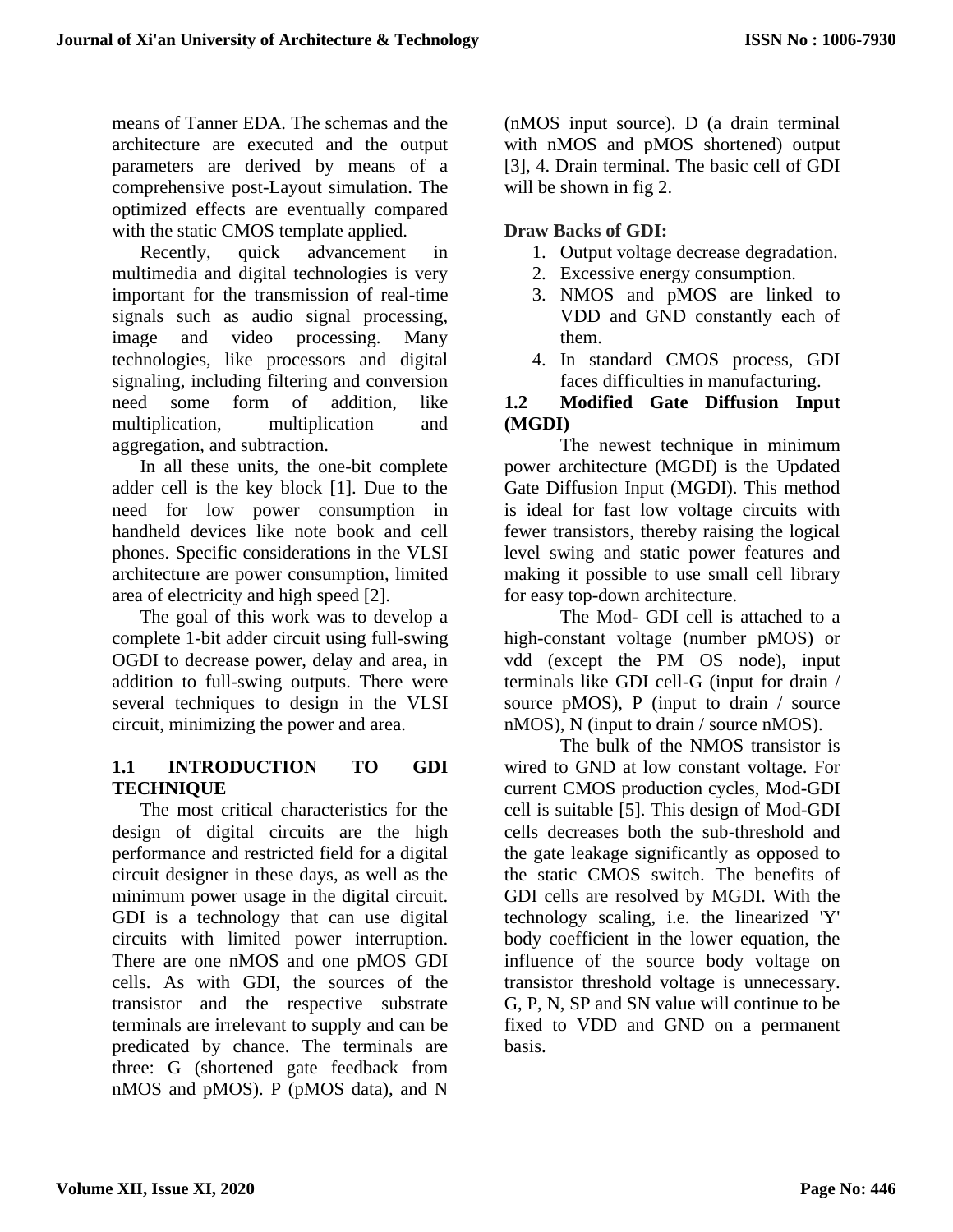# **2. RELATED WORKS**

Dagineeshwari, R., & Devadharshini, B. (2020, February). [1] In this research work, a thorough implementation of the 4-bit priority encoder using the modified input gate diffusion technology was proposed. A comparison with the inclusion of CMOS and Updated Gate Diffusion Technological input quality test matrices was conducted on the basis of Cadence 180 nm technology. This is a much higher pace and low power consumption technique.

Radha, N. (2020, July). [2] MGDI is an architectural low capacity design that is a significant change in the Gate diffusion input (GDI) and is the least advanced design approach for fast and low-power models that use a limited transistor number. The proposed 180-nm MGDI technology dependent in the Cadence Virtuoso device is primitive cells-AND, OR, and XOR Gates, full adders, full subtractors, and 4x4 multiplier. GDI's key drawback is that this approach cannot overcome the not enough biased bulk terminal. In order to decrease the number and number of transistors.

Priya, N. S., & Radha, N. (2020, February). [3] An extended, low powerconsumption multiplier has been designed to reduce complexity and energy consumption in comparison with other designs. This can speed up and decrease power dissipation. For the implementation of adder configuration, a newer gateway GDI (Gate Diffusion Input) was used. This technology reduces the power consumption, delay and range of low-power digital circuits which therefore face low logic conception problems.

Yadav, H., Goyal, A. K., & Kumar, A. (2020, March). [4] The Gate-Diffusion-Input (GDI) technique implements a 1-bit full adder with a design analysis. Compared with standard static CMOS design the design parameters such as delay, energy consumption, energy delays product, energy and transistor count. Post-layout simulation analyses the effect of parasite capacitance. This shows that the GDI adder's delay and power consumption is around 19% and 94% lower than the CMOS approach together with a decreased number of transistors.

Sarkar, S et al., (2020). [5] It is suggested that a Gate Diffusion Input (GDI) technique be developped to have an 8-bit Arithmetic Logic Unit (ALU). In the ALU architecture, the implementation of GDI technique leads to a low power consumption and a greatly reduced number of transistors. These result in a lower chip area and energy consumption – two of the major digital VLSI design parameters. 3 T XOR is used in the whole adder in this style. In addition, the architecture is also assisted by a new 1-to-8 demultiplexer. Numerous research papers were studied and different logical families were compared, and an 8-bit ALU was finally designed which could perform 8 various operations. The design is validated with the schematical editor DHCH 3.5 and the simulation with Xilinx ISE 14.7 was performed.

Bansal, M., & Singh, J. (2020, September). [6] Use the GDI technique and also 18 nm FinFET is used in analysing simulation results to implement the Vedic multitudinal circuit. The key objective is here to optimise the proposed propagator method, while an analysis consists of parameters such as Delay propagation, Power, Area and Power Delay Product (PDP). The analysis is carried out. The Cadence Virtuoso is used to perform all the studies.

Bansal, M., & Singh, J. (2020, September). [7] The study proposed qualitatively analysed the GDI logic comparator (both 2 bit) using 18 nm FinFET technology, which is used to analyse the CMOS logic stage. Our main objective here is to refine this logical circuitry, such that an experimental analysis is performed which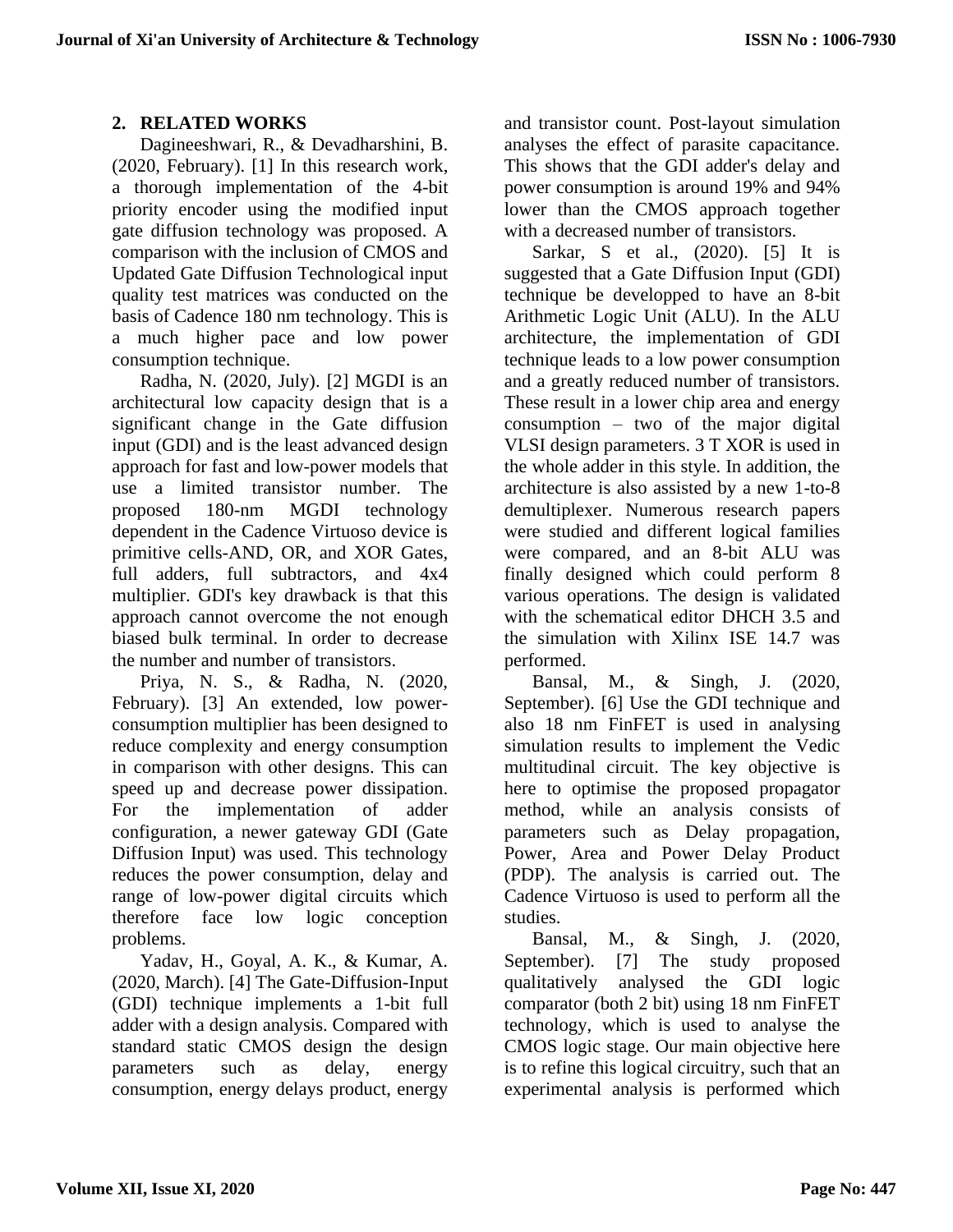includes the propagation time, strength, area and power delay product (PDP) parameters. All experimental studies are conducted using Cadence Virtuoso (CDS-FFET 18 nm library).

Yadav, R., & Kumar, M. (2020, February). [8] There is often a zone problem in the design of CMOS circuits to reduce the Gate Diffusion (GDI) technique. Due to this power dissipation, the GDI principle allows to reduce the Transistor Counter (TK). In this report, GDI technology was proposed for the design of a high speed 4x4 Vedic Multiplier. In contrast to traditional CMOS multipliers, the power dissipation of the proposed multiplier is decreased.

Korra ravikumar et al ., (2017). [9] The main objective of this paper is to build the complete adder based on 2T XOR gate with the aid of a GDI technology 2T XOR gate. The strength of the entire adder architecture behind a modern 2T XOR gate system is to reduce the power by counting the transistors with an optimised field.

A. Wagner, A. Fish and A. Morgenshtein. (2002). [10] As an alternative to CMOS logic design, Wagner proposes the Gate Diffusion Input (GDI) technique for the VLSI Digital Design low power silicon region.In reality, this technology proposed the manufacture of insulator silicon (SOI) and CMOS two-well processes. In comparison with CMOS, PTL and TG, it provides an efficient way to design a fast, low-powered design using less transistors. This enables several complex functions to be constructed using only 2 transistors.

This logic style has some limitations, like reduced output voltage swing because of threshold drops, meaning that high or low voltage output is changed by threshold drops from VDD or GND because this decrease in threshold voltage causes a decrease in performance and increases short circuit energy.

The changed gate diffusion logic style (MODGDI) suggested by Morgenshtein, Shwartz and Fish [11] is similar to the basic cell of GDI, but has a major differential in MOD-GDI, GND and VDD substrate terminals, as shown in Figure 1 and 2. This logic is consistent with standard CMOS process implementation and increases performance, power and power delay in contrast to the simple GDI Logic. The problem is not solved but the performance has deteriorated, when the threshold decreases problem.









Morgenshtin suggested in [12] a new method that increases the performance swing and overcomes the threshold drop issue known as the Maximum Swing (MS) GDI strategy, using only the swing recover transistor (SR). For the realization of some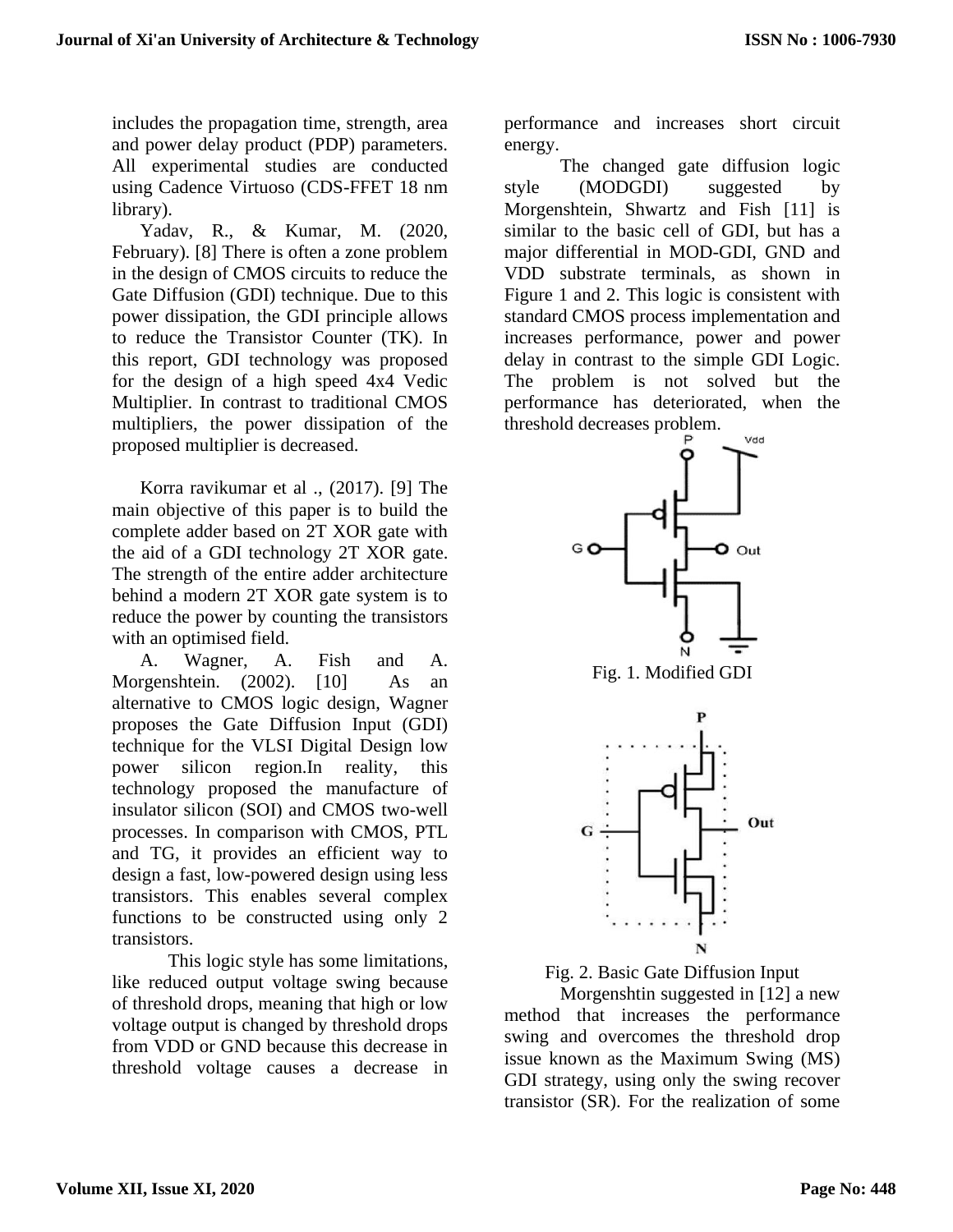logical function, either F1 or F2 gates or a combination of both may be used. While this technique uses more transistors than standard GDI, it uses fewer transistors than standard CMOS logic and achieves full swing performance, low output, less delay and limited circuit field.

#### **3. PROPOSED TECHNIQUE 3.1 XOR Gate**

XOR gate is a basic component of multiplier, comparator, adder, decoder and compressor for realising different Digital circuits [6]. The XOR architecture includes 4 transistors as shown in figure 2(a). The performance can be seen as:

A XOR  $B = A \oplus B = AB + AB$ 

At A=0, the NMOS transistor is disabled and the PMOS transistor is activated in linear area where PMOS is activated. NMOS is cut off from Vin < VDD, and XOR is cut to (Vtp) the voltage boundary of the PMOS transistor, at Vin-Vtp  $<$  Vout  $<$ VDD.

At  $A=0$ ,  $B=1$  NMOS is disconnected from Vin < Vth; PMOS is disconnected from Vin  $\langle$  Vth in the linear area  $\langle$  Vout  $\langle$  VDD; then XOR 's performance equal to VDD passes through PMOS.

The PMOS is disabled at A=1 and the NMO Specifier is allowed whereby PMOS in the linear region  $V$ in > Vtn and NMOS in Vin < Vout < VDD are disconnected and the output of the XOR gate is equivalent to VDD-Vtn, (Vtn) NMOS transistor threshold voltage.

In the linear area of  $A=1$ ,  $B=1$  PMOS will be cut and NMOS will be transferred by the NMOS in the equivalent soil. The XOR gate operation in Table I was synthesized. Figure 3 shows the drawbacks of the performance of the NMOS to provide a strong zero in order to solve this problem and Figure 4 shows PMOS to provide strong one in Figure 2(b), wave shape.



**Fig.2.** GDI cell; (a) 4T-XOR GATE, (b) 6T-XOR GATE





**Fig. 4.** Output Waveform of the Proposed Design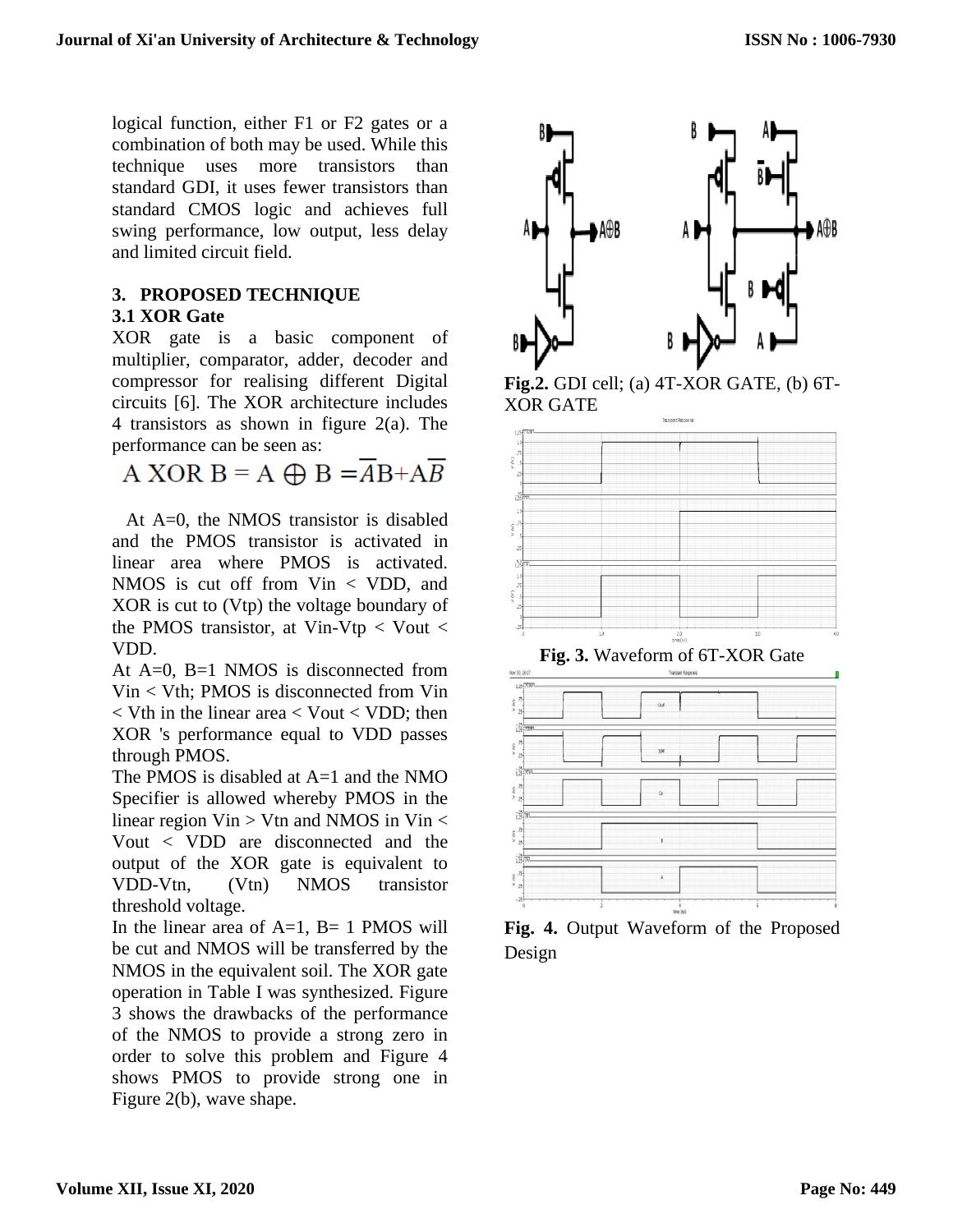|  | <b>A XOR B</b> |  |  |
|--|----------------|--|--|
|  |                |  |  |
|  | VDD            |  |  |
|  | VDD-Vtn        |  |  |
|  | GND)           |  |  |

**Table I.** Truth Table of XOR Gate.

#### **3.2 FULL ADDER**

A total adder is a combination circuit that operates 3 bits arithmetically [8]. In addition, the digital signal processing and logic unit was considered an integral feature. The total 1-bit adder comprises three input bits and two output bits, the first two input bits are A and B operands and the third input bit, Cin is brought from a minor point, the effect of the add operation and performance is the result of the input for the next addition operation, and an expression: The full 1-bit adder contains three input bits.

 $SUM = A \oplus B \oplus Cin$ 

# COUT=  $A \overline{(A \oplus B)} + \text{Cin} (A \oplus B)$

As seen in figure 3, the block diagnosis shown in figure 4 and the table of truth for the complete adder presented in table 2 of the proposed transistors are 16 transistors, including two XOR gate cells, which generate a volume and one multiplexer cell.

B **SUM** A Cin Cout  $\theta$  $\theta$  $\overline{0}$  $\theta$  $\theta$  $\theta$  $\bf{0}$ 1 1  $\theta$  $\theta$ 1  $\overline{0}$ 1  $\overline{0}$  $\overline{0}$  $\overline{0}$ 1 1 1 1  $\theta$  $\theta$ 1  $\theta$ 1  $\mathbf{0}$ 1  $\theta$ 1  $\overline{0}$  $\theta$ 1

**Table II** Truth Table of Full Adder



**Fig. 3** Schematic design of XOR gate using GDI



**Fig. 4** Waveform of GDI XOR gate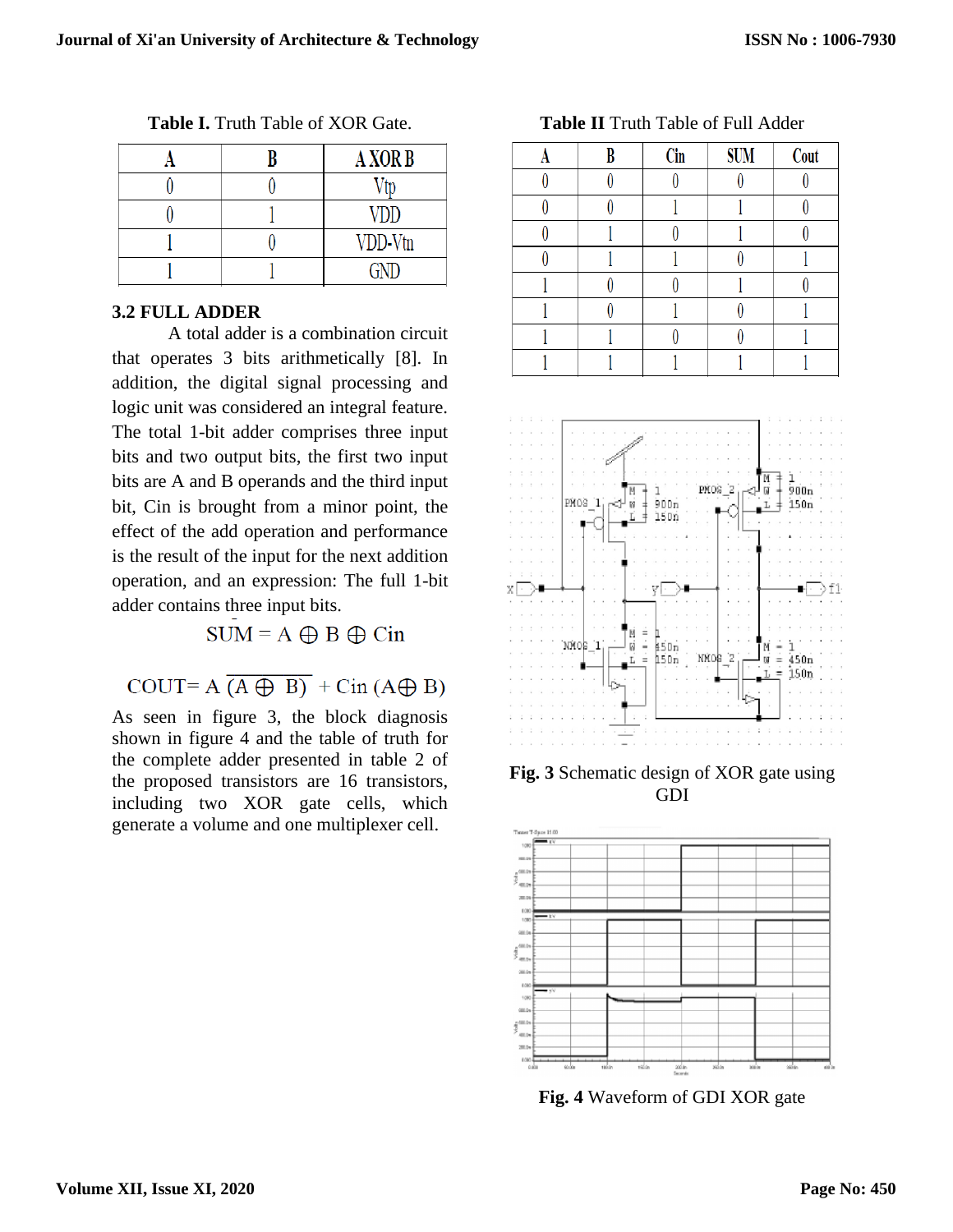The logic circuit of full adder is shown in the figure given below



Fig. 5. Logic circuit of full adder

#### **4. SIMULATION RESULTS**

The proposed Complete Adder 1-bit circuit was built in a TSMC method of 65 nm. The simulations were performed with SPECTRE dependent Cadence Virtuoso Simulator with a power supply of 1V and a frequency of 125MHz, the transistor NMOS scale of PMOS is double that of Wp / L=240/60, Wn / L=120/60.

Fig.4 describes the Complete Adder waveform. The results of the design suggested in the reference [4], [5] and [6] compared with the previous ones are seen in Table III. Compared with previous designs, the one-bit full adder design is low in power consumption and current full swing performance and lower latency with the smallest number of transistors used for the building circuit.

| Design            | No.of<br><b>Transistors</b> | <b>Power</b><br>(nW) | <b>Delay</b><br>(p <sub>S</sub> ) | <b>Supply</b><br><b>Voltage</b> | Techno<br>logy<br>(nm) |
|-------------------|-----------------------------|----------------------|-----------------------------------|---------------------------------|------------------------|
| [4]               | 10                          | 693.5                | 18                                | 1.1                             | 45                     |
| [9]               | 18                          | 5000                 | 45.65                             | 1.2                             | 60                     |
| [6]               | 16                          | 8000                 | 98.45                             |                                 | 45                     |
| $\lceil 5 \rceil$ | 21                          | 927.9                | 2.5                               |                                 | 120                    |

**Table III.** Simulation Results

#### **5. CONCLUSION**

This paper gives a 1-bit Full Adder engineered in 65 nm TSMC process by employing the Full-Swing GDI technique and simulated using the Cadence Virtuoso simulator. Computation analysis indicates design in terms of energy consumption and transmitted power, while allowing strong-Swing Operation. The design concept consists of 16 transistors and continues to operate under 1V supply voltage.

#### **REFERENCES**

- [1] Dagineeshwari, R., & Devadharshini, B.(2020, February). A Modified Gate Diffusion Input Technique Based Proficient 4 Bit Priority Encoder. In 2020 International Conference on Inventive Computation Technologies (ICICT) (pp. 1024-1026). IEEE.
- [2] Radha, N. (2020, July). Design and Implementation of Primitive Cells, Full Adder, Full Subtractor, and Multiplier using Modified Gate Diffusion Input Logic. In 2020 International Conference on Electronics and Sustainable Communication Systems (ICESC) (pp. 1032-1038). IEEE.
- [3] Priya, N. S., & Radha, N. (2020, February).  $4x4$  Multiplier Implementation using Gate Diffusion Input. In 2020 International Conference on Inventive Computation Technologies (ICICT) (pp. 960-965). IEEE.
- [4] Yadav, H., Goyal, A. K., & Kumar, A. (2020, March). Design Analysis and Comparative Study of GDI Based Full Adder Design. In 2020 6th International Conference on Signal Processing and Communication (ICSC) (pp. 319-321). IEEE.
- [5] Sarkar, S., Chatterjee, H., Saha, P., & Biswas, M. (2020, June). 8-Bit ALU Design using m-GDI Technique.